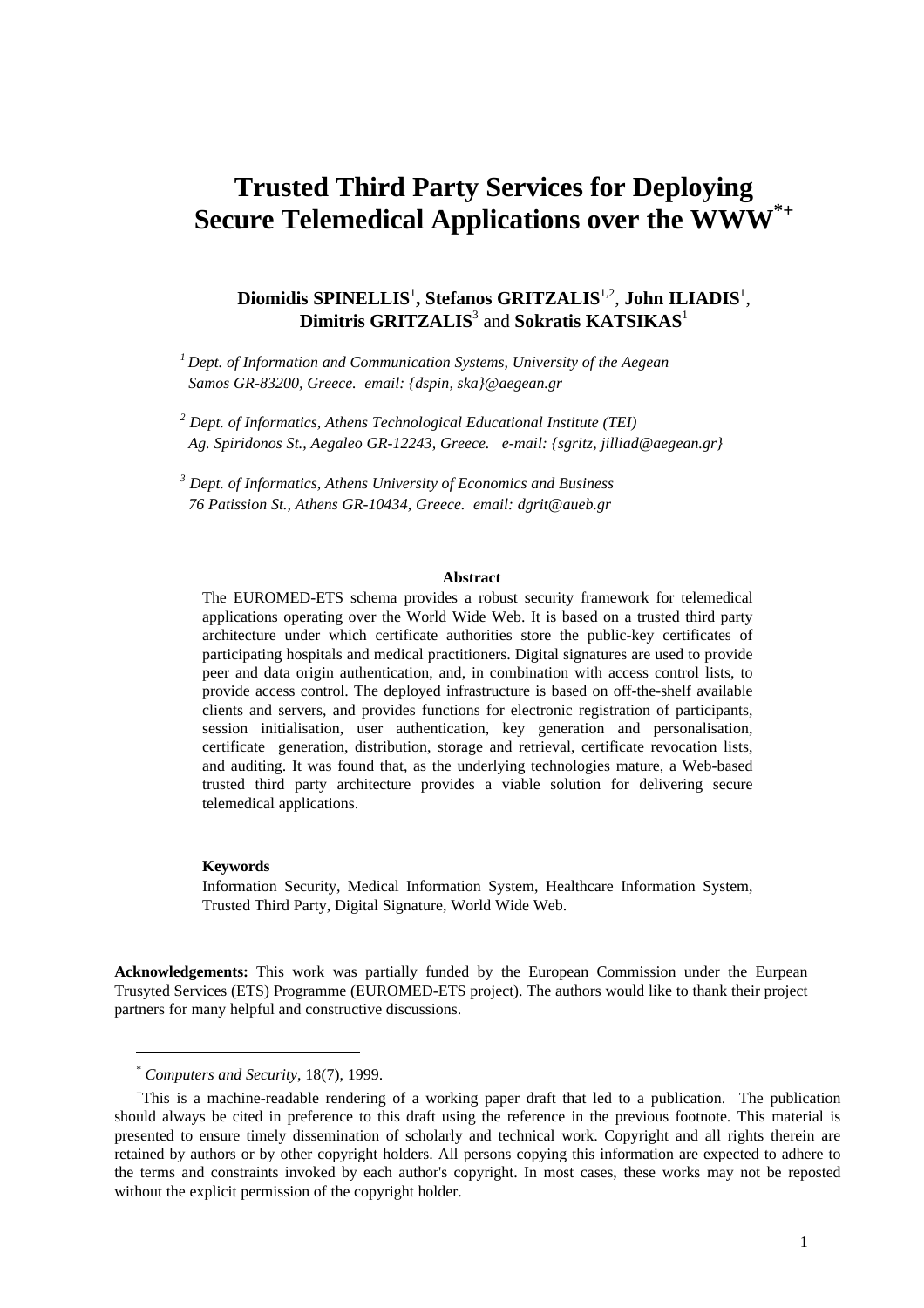# **1. INTRODUCTION**

#### **1.1 Security in the Internet and the WWW**

Information and Communication Technology applications have rapidly evolved from standalone centralised computer systems to open networks and distributed computing environments, establishing communication among different computing systems via local area networks and the Internet. This increasing interconnectivity means that more information is being carried electronically, so that the risk of possible attacks such as eavesdropping, nonauthorised access and modification, replay-attack and masquerade [1,2] increases dramatically.

Regarding Internet, in 1990, *CERT* reported 130 security incidents; by 1996, the number of incidents had increased to 2,573 [3]. In these circumstances, when the *Yankee Group* interviewed Information Systems managers about prospective use of the Internet, *9 out of 10* said they would use it if they believe that it was safe. On the other hand, *3 out of 4* said they do not feel confident in Internet security [3]. According to a relevant *Ernst & Young* and *Information Week* survey, 85% of the interviewed Information System managers stated that security risks have increased over the past five years. However, rather than refusing to use Internet, the risks have resulted in a rise in the number of institutions that have appointed a full-time security specialist. As a result of this attitude, *8 out of 10* of the companies interviewed had a full-time security director.

From a technical point of view, most Internet services are based on the *client/server* model. Under this model, one program requests service from another program. A client/server application that has grown to be most popular on the Internet is the *World Wide Web (WWW, Web)*. The Web is a distributed hypertext-based information system developed to be a pool of human knowledge allowing collaborators on remote sites to share ideas and information.

The Web was conceived in 1990 at CERN in order to provide its user community with a friendly way to access global information. Information is displayed on the Web as a set of pages, written in the HyperText Markup Language (HTML) [4]. These pages are usually stored on dedicated computers equipped with software that receives network requests from the *Web clients* and transmits HTML files in response. The term *Web server* is used to describe both the computer and the software that supports the aforementioned process.

Although the Web is one of the most useful applications of the Internet, the designers of it did not adequately consider protection and security when implementing the service; they opted for complete openness. As a result, the demand for security services for potential users has grown rapidly. New applications such as telemedical applications, electronic commerce and business transactions have driven the development of an integrated framework to provide security capabilities on the Web.

The Web security problem consists of three major parts [5]:

- securing the Web server and the data that is on it,
- securing information that travels between the Web server and the user,
- securing the user's own computer.

Accordingly, in many cases we have to address major complementary issues such as: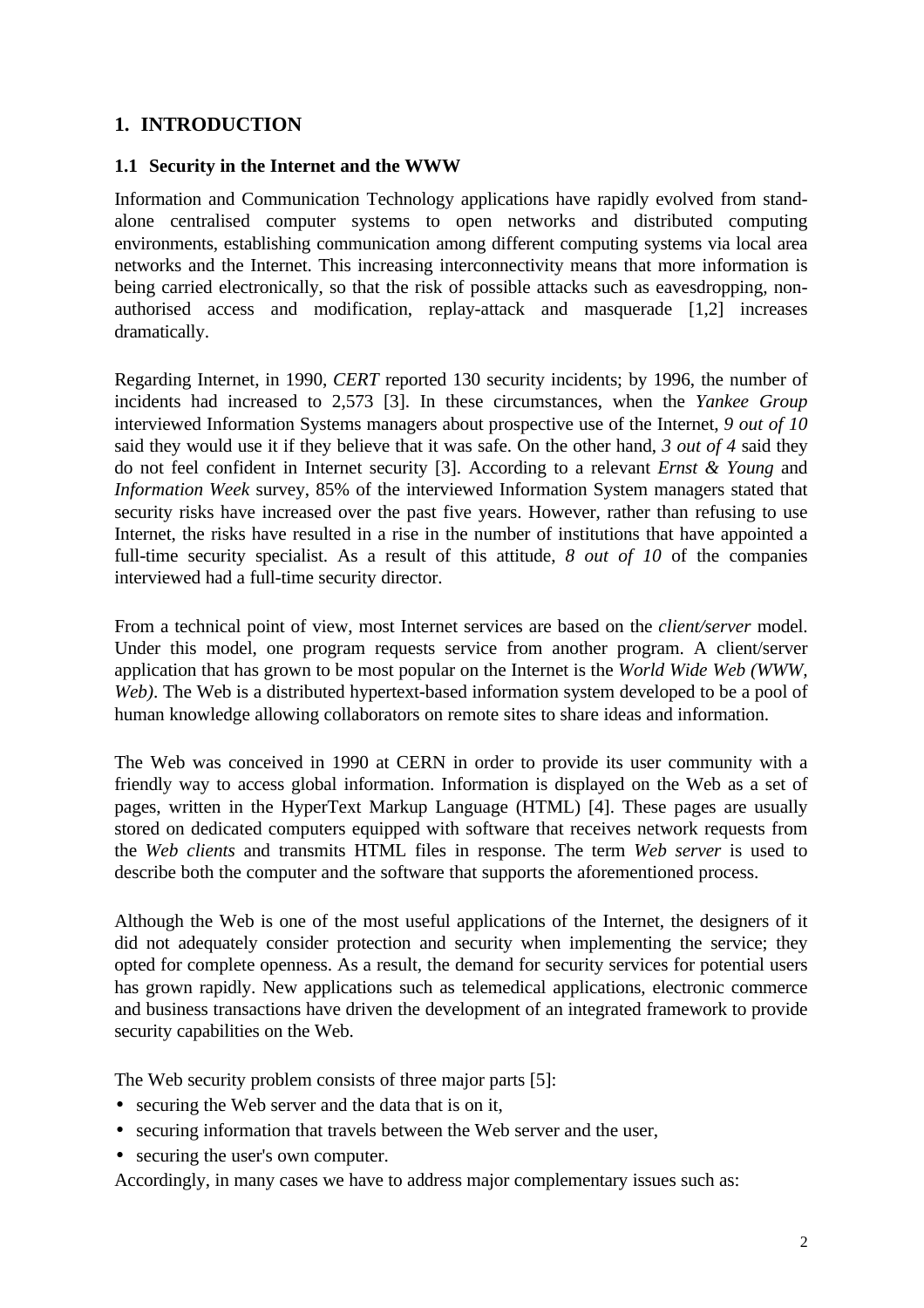- identification and authentication between communicating parties,
- information privacy,
- information integrity in terms of origin of data, destination, content and non-repudiation,
- logging and auditing information about the transaction for purposes of non-repudiation, conflict resolution and investigation of misuse.

The obstacles in the way of public and private institutions implementing security, in the "era of Internet and the WWW", are clearly stated in the results of a survey from *InfoSecurity News* [3]. This survey lists the main roadblocks to security according to Information Systems managers. These roadblocks are presented in Table 1.

| <b>Roadblock</b>             | % reporting |
|------------------------------|-------------|
| Unclear responsibilities     | 42          |
| Lack of management support   | 46          |
| Lack of management awareness | 46          |
| <b>Budget constraints</b>    | 56          |
| Lack of user awareness       | 73          |

**Table 1**: Roadblocks to security

# **1.2 The EUROMED platform**

Telemedicine is the interactive audio-visual communication between healthcare providers and patients or other healthcare providers regardless of geographic distance. EUROMED is a European Commission's funded project with the objective [6] to exploit, combine and support High Performance Computing Networking (HPCN) activities to enhance and standardise visualisation techniques to be used in telemedical applications over Europe. It utilises the Web as the basic navigational medium to remotely access multimedia medical information.

EUROMED's network consists of a number of Internet sites which store patient medical data as well as image processing and archive applications. A physician seeking information to reach diagnosis for a given patient searches the Internet using a Web browser and collects available medical data for this patient. Data may be images coming from different modalities such as X-rays, biosignals, results of biochemical examinations and reports.

EUROMED is based on interlinked HTML pages which allow authorised users to access medical data, input them to Java applications invoked from other pages and archive the results by updating links to the old pages. As a result, it has created three hierarchical infrastructures:

• The *Hierarchical Communications Network (HCN)* using Internet, satellite and telecommunications networks (e.g. ISDN, ATM, etc.) which connects dispersed isolated regions (e.g. the Greek islands in the Aegean archipelago and cities on the Italian mountains with mainland European countries.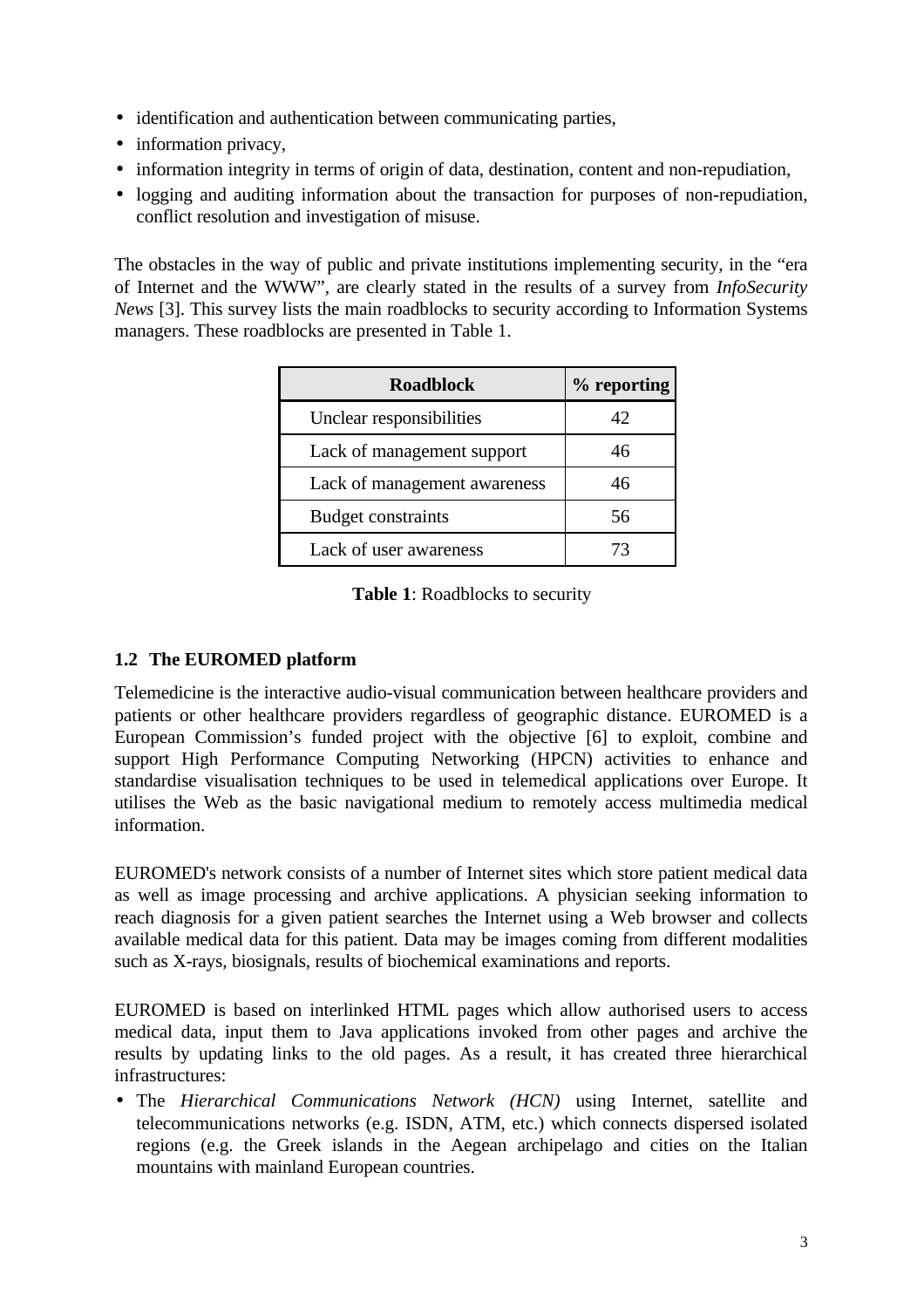- The *Hierarchical Computing Facilities Infrastructure (HCFI),* which includes a range of High Performance Computing (HPC) platforms powerful workstations and PCs, providing heterogeneous computing facilities to every node in the HCN.
- The *Hierarchical Medical Facilities Infrastructure (HMFI),* which consists of specialised clinics, general hospitals and local doctors which can collaborate and facilitate a uniform level of medical practices.

Moreover, EUROMED has developed a hierarchical telemedical Visualisation Suite of packages incorporating, superimposing and enhancing DICOM 3 image modalities such as CT, PET, MRI and supporting techniques such as ultrasound diffraction tomography.

The remaining of this paper is organised as follows: In section 2, the requirements which were placed on EUROMED-ETS (the security-oriented enhancement of EUROMED) by the EUROMED project are described. In section 3, an integrated framework design for secure Web-based telemedical applications is also described. Section 4 contains the steps taken in order to implement a pilot solution. In section 5, the major problems which were faced during the pilot stage are discussed. Finally, section 6 contains concluding remarks and our view of future research directions.

# **2. EUROMED REQUIREMENTS**

According to the Council of Europe Recommendation R(97)5 on the Protection of Medical Data [7] *"... Appropriate technical and organisational measures shall be taken to protect Personal Data processed in accordance with this recommendation against accidental or illegal destruction, accidental loss as well as against unauthorised access, alteration, communication or any other form of processing. Such measures shall ensure an appropriate level of security taking into account, on the one hand, of the technical state-of-the-art and, on the other hand, of the sensitive nature of medical data and the evaluation of potential risks".*

It is obvious that a system, based entirely on the Web for its functions, is vulnerable to a variety of security threats. In particular, by monitoring communication lines, wiretappers may gain unauthorised access to local or remote medical data, thereby violating the patient's privacy. Malicious users may store false, corrupt or modified data, resulting the false diagnosis of a patient; these users might masquerade as valid local or remote users, causing accountability problems. Finally, an ingenious intruder may substitute a whole site by a masquerade site. EUROMED-ETS should deal with the above major threats EUROMED faces using state-of-the-art technology.

The general requirements which were placed on EUROMED-ETS are the following:

- the public Internet shall be used as the communications infrastructure,
- HTTP and other Web protocols shall be used as the transport mechanism,
- all security mechanisms that will be implemented shall be application-transparent,
- technology that will be proposed must be widespread, as mature as possible and widely accepted,
- the strategies that will be adopted shall provide for the widest possible deployment of the project results,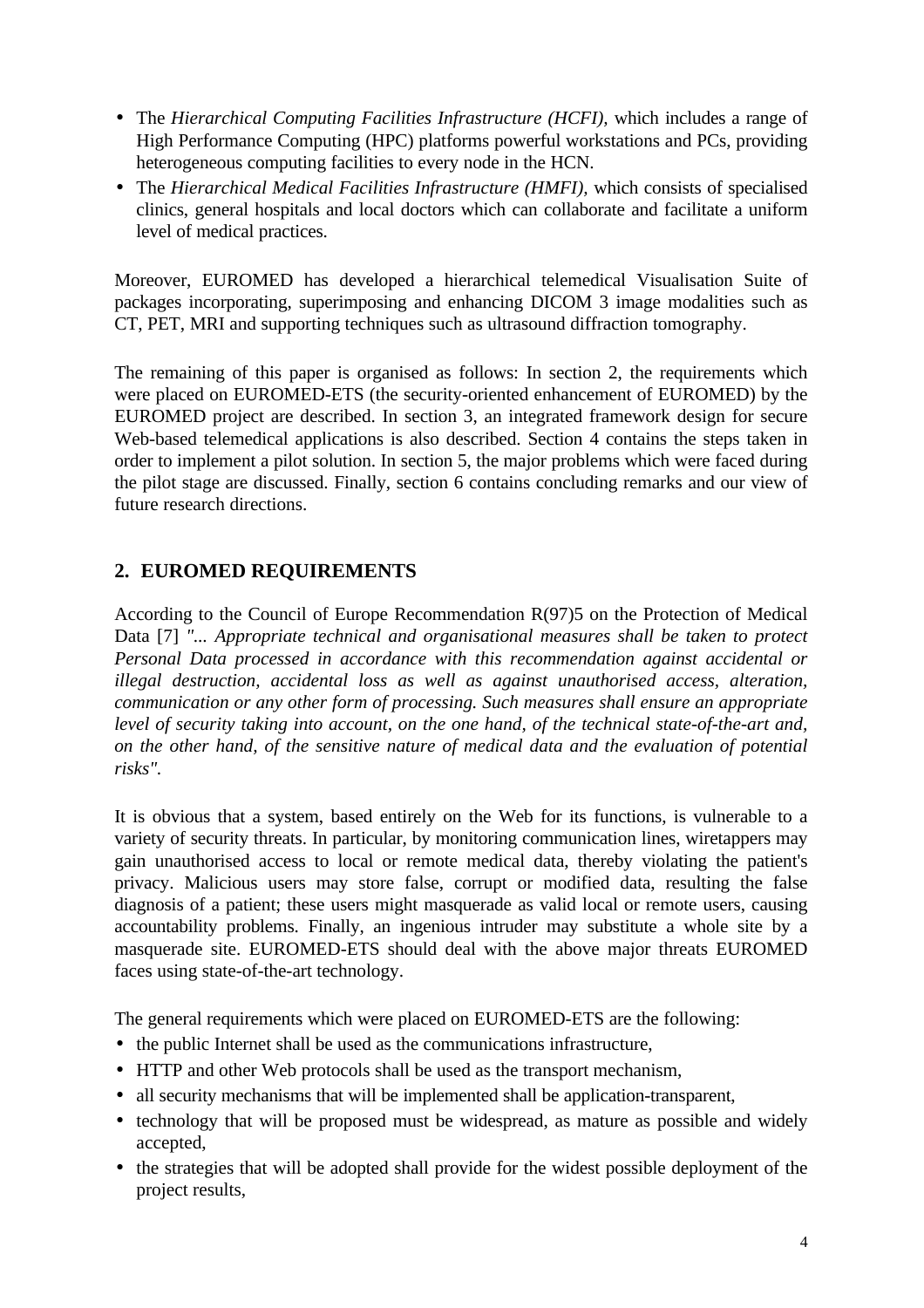- proposed solutions must be supported by equipment ranging from a single PC to high performance supercomputer clusters,
- a variety of sites shall be taken into consideration, ranging from large organisations to isolated medical stations,
- sites, regardless of size, power of equipment, or location, shall hold patient or image medical data that need to be made available to other sites in a secure manner,
- no sites other than TTP sites should be required to take over security functions that will be proposed.

With respect to R(97)5, the objective was to guard two major components of security, that is *confidentiality* (information is not made available or disclosed to unauthorised individuals, entities or processes), and *integrity* (the prevention of unauthorised modification of information). EUROMED-ETS deals with the threats EUROMED faces by providing the appropriate services using measures such as *digital signatures* to prove the authenticity and integrity of data, and *encryption* to provide confidentiality.

In the context of providing these measures, technical, organisational, medical and ethical aspects have been considered. The first aim of the security mechanisms was to protect the access of the personal homepage related to the patient, since from the personal home page one can see all relevant medical data. According to the relevant requirements, EUROMED-ETS has concentrated on HCN and HMFI levels of EUROMED's platform.

From a technical point of view, the possible threats to a generic internetworked environment were also taken under consideration. These threats have been assessed [3] and the results of the assessment are described in Table 2.

| <b>Internet access</b>                                                      | <b>Threats</b>                                                                                                                                   |
|-----------------------------------------------------------------------------|--------------------------------------------------------------------------------------------------------------------------------------------------|
| Leased-line Internet access                                                 | Penetration of corporate network by hackers                                                                                                      |
| FTP access, WWW access                                                      | Viruses in downloaded software, Trojan horses                                                                                                    |
| E-mail                                                                      | Tampering, Forgery, Interception                                                                                                                 |
| Usenet news                                                                 | Postings by employees, which reveal corporate<br>information                                                                                     |
| WWW, FTP and Gopher servers                                                 | HTML files tampered with, Access to sensitive<br>files, Exploiting holes that enable intruder to take<br>over server or access corporate network |
| Dial-in/dial-out                                                            | Password protection penetration                                                                                                                  |
| Communication with business partners<br>or branch offices over the Internet | Private nature of communications could endanger<br>business if overheard by competitors                                                          |

**Table 2**: Assessment of threats in a internetworked environment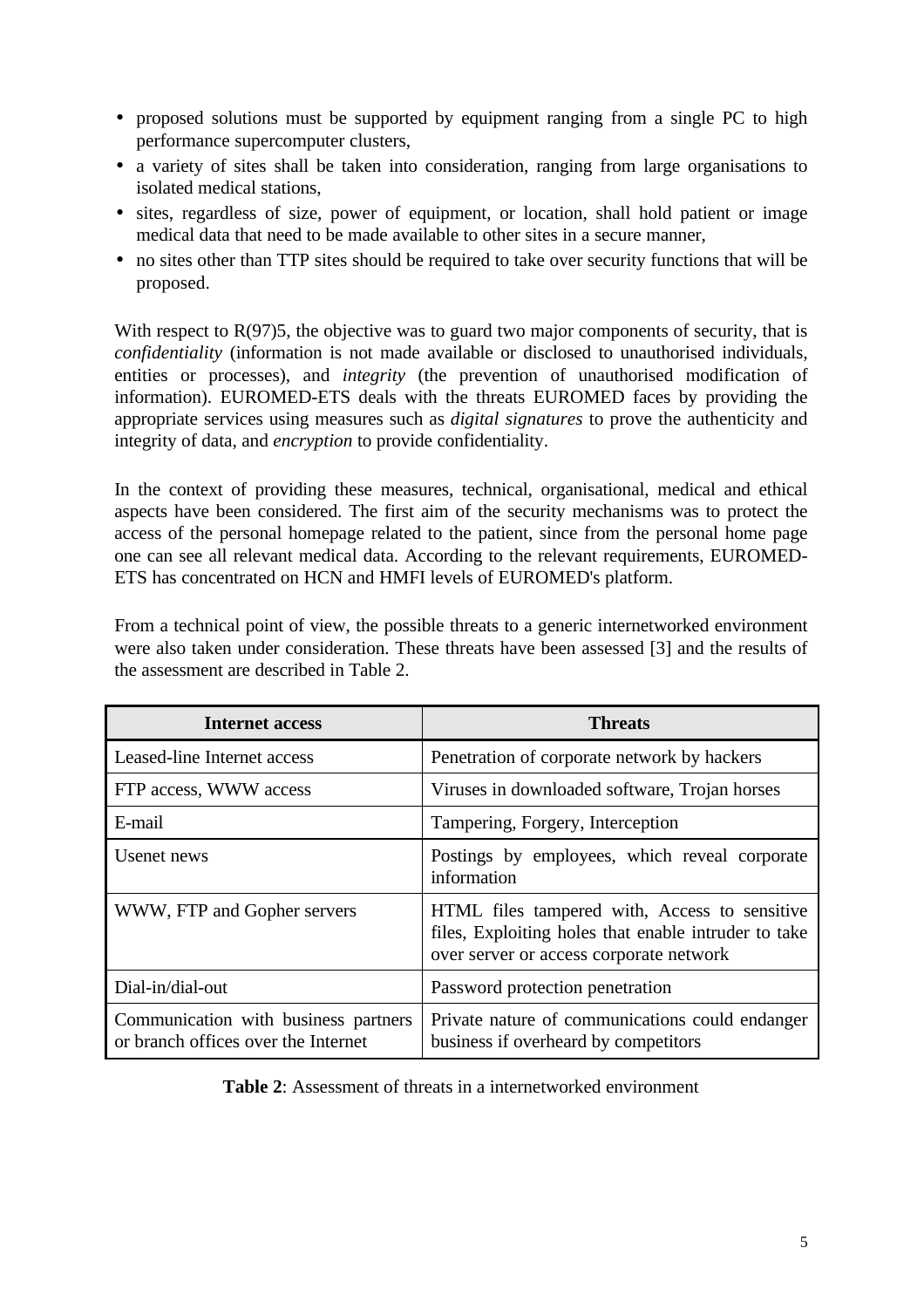# **3. EUROMED-ETS: AN INTEGRATED FRAMEWORK DESIGN**

#### **3.1 Architectural issues**

Most of the security problems mentioned above can be solved by applying cryptographic technologies. There are two general forms of key-based cryptographic algorithms [5]:

- *Private key or symmetric algorithms*, which use the same key to encrypt and decrypt the message; the security of a symmetric algorithm rests in the key and therefore the key needs to be secret.
- *Public-key or asymmetric algorithms*, which use a public key to encrypt the message and a private key to decrypt it; the name "public key" comes from the fact that one can make the encryption key public without compromising the secrecy of the message or the decryption key. The secret key must remain hidden in the owner's private domain.

The main advantages offered by public key cryptosystems are: a) their scalability to very large systems, b) the flexibility of authentication, c) the support of digital signatures, and d) the potential of non-repudiation enforcement. Although public-key algorithms make the key management process easier, the need for entities to make their public key widely known poses new problems. The available mechanisms for the publication are insecure. Web pages, white pages directories, finger files, and the Domain Name System are mechanisms commonly considered. However, it is not possible to store a public key using these mechanisms, as the key itself could be modified and the whole process could cause an integrity violation of a user's public key.

The assurance scheme provided will be acceptable when it is based on the use of a public-key *certificate*. This is an information package which includes the user's identity, the user's public key and is digitally signed by a trustworthy entity known as *Trusted Third Party (TTP).* When this scheme is applied to a security infrastructure based on public key techniques, the TTP is known as a *Certification Authority (CA).*

The security solution proposed in this paper is based on secure Web communication and TTP services. The available security concepts and technologies are presented in Table 3. Among them, the mechanisms proposed and utilised by our approach are denoted in italics.

## **3.2 Responses to threats**

Methodologically, the list with the assessed possible threats (see Table 2) has to be followed by a list of techniques addressing/responding to these threats. In our case, this was done before we described the functions needed to support the certification process. The relevant results are briefly described in Table 3.

#### **3.3 Functions for supporting the certification process**

The reference framework for CAs specifies a set of functions which support the certification process. Every EUROMED-ETS CA performs the sub-processes identified in the sequel.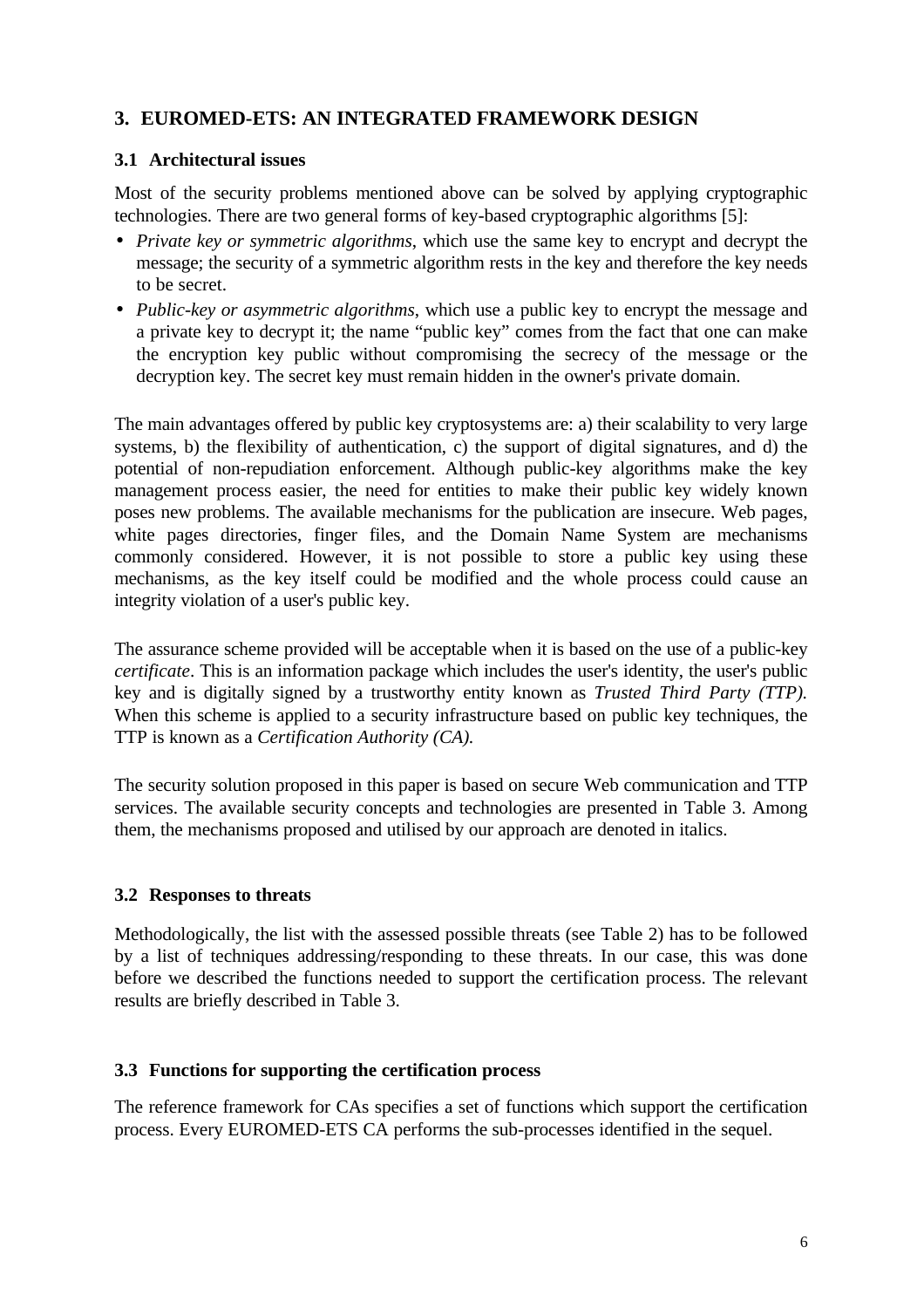| <b>Threat</b>                                                                                 | <b>Technique</b>                                                                                                                                             | <b>Policy implications</b>                                                                                                               |
|-----------------------------------------------------------------------------------------------|--------------------------------------------------------------------------------------------------------------------------------------------------------------|------------------------------------------------------------------------------------------------------------------------------------------|
| Penetration of corporate<br>network by hackers                                                | Host-based security<br>$\bullet$<br>measures, firewall that<br>translates IP address<br>Password enforcement<br>$\bullet$<br>Network monitoring<br>$\bullet$ | No ad hoc desktop<br>Internet connections<br>• Guidelines for selecting<br>appropriate passwords<br>Use of password checking<br>software |
| Viruses, Trojan Horses                                                                        | Antivirus software<br>$\bullet$<br>Monitoring tools<br>$\bullet$                                                                                             | Check downloaded files<br>Install legitimate software<br>٠                                                                               |
| Tampering, forgery,<br>interception                                                           | Secure e-mail with digital<br>$\bullet$<br>signatures                                                                                                        | Users awareness<br>Users training<br>$\bullet$                                                                                           |
| Postings by employees<br>revealing corporate<br>information                                   | Personnel issue<br>$\bullet$                                                                                                                                 | Use of disclaimers<br>Limited use of Usenet                                                                                              |
| HTML files tampered with,<br>access to sensitive files,<br>exploitation of security holes     | Monitoring software<br>$\bullet$<br>Proper server<br>$\bullet$<br>configuration<br>Topology placing Web<br>$\bullet$<br>server outside firewall              | No ad hoc public WWW<br>servers<br>Control who changes<br><b>HTML</b> files                                                              |
| Penetration of password<br>protection                                                         | Dial-in/dial-out outside<br>$\bullet$<br>the corporate firewall<br>Use one-time passwords<br>$\bullet$<br>Use of secure modems<br>$\bullet$                  | User awareness<br>User training                                                                                                          |
| Private nature of<br>communications could<br>endanger business if<br>overheard by competitors | VPN over the Internet<br>$\bullet$                                                                                                                           | Agreement to use<br>$\bullet$<br>encryption<br>Restricted encryption                                                                     |

| Table 3: Threats and methods to respond |
|-----------------------------------------|
|-----------------------------------------|

## **Electronic registration**

Every user who wishes to communicate with an entity in a specific networking group must register with the appropriate CA. Practically, the first step of the electronic registration process includes the registration request to the CA. The CA will forward this request to the *Registration Authority* (RA). The latter will verify out of band the identification data included in the registration request and if it is valid, it will inform the CA that it can proceed with the issuance of the certificate for that entity. Finally, the CA will generate the certificate and communicate it to the requesting entity. When the entity confirms that it has received and installed a valid certificate, the CA will store that certificate in the Directory maintained by the Registration Authority.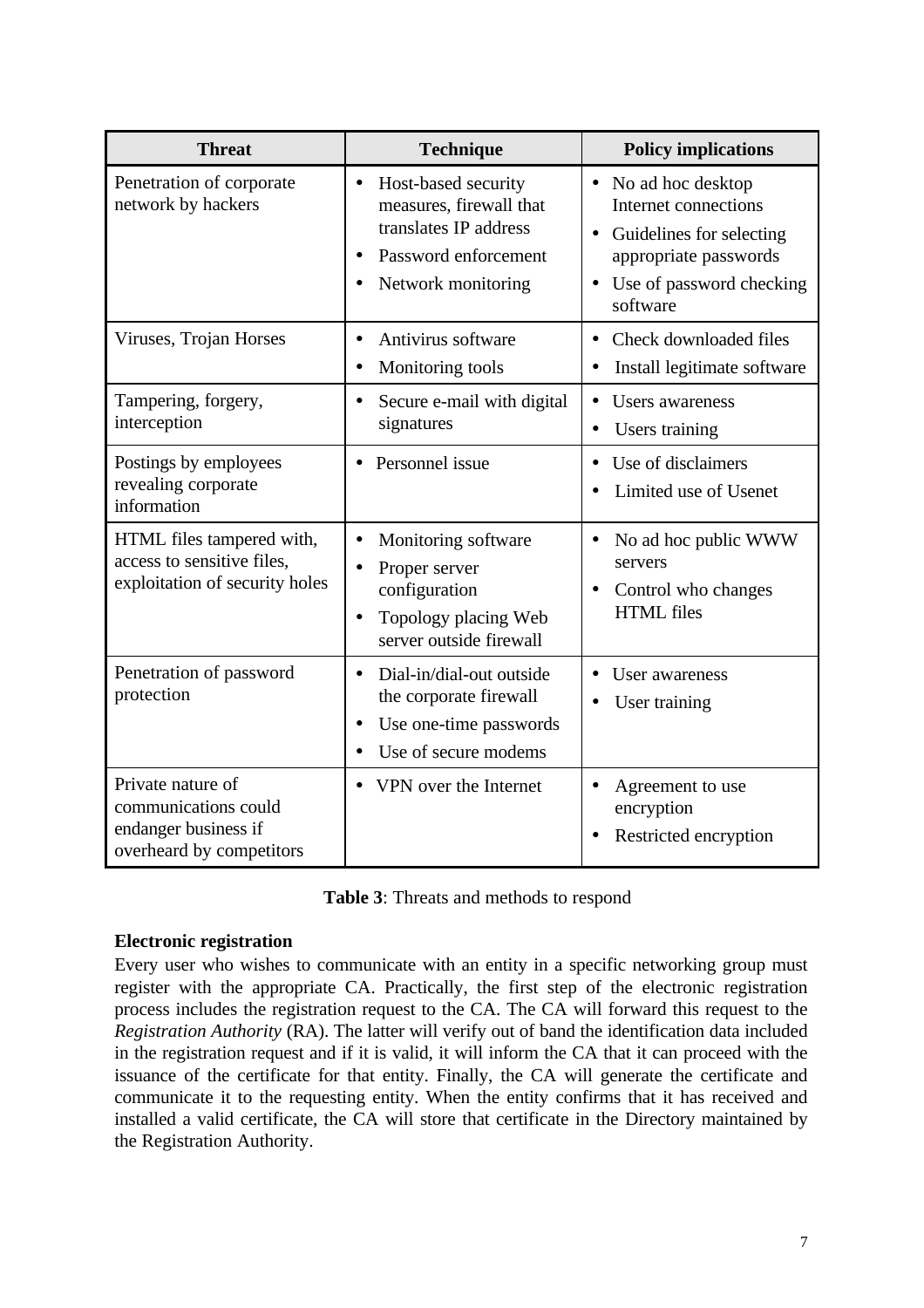| <b>Security services</b>              | <b>Security concepts and technologies</b>                                                                                          |
|---------------------------------------|------------------------------------------------------------------------------------------------------------------------------------|
| Authentication (Peer and data origin) | Digital Signatures                                                                                                                 |
| Authorisation and Access Control      | Digital Signatures, Access Control Lists, IPv6 (for<br>Internet-wide authentication), Passwords/passphrases,<br>Biometrics, Tokens |
| Integrity                             | Digital Signatures, Check Values, Antivirus software                                                                               |
| Control                               | Firewalls, Intrusion detection and prevention systems                                                                              |
| Confidentiality                       | <i>Encryption</i> , Network address translation, File<br>permissions on host computer                                              |
| Accountability                        | Audit trails, Logs, Receipts                                                                                                       |

**Table 3:** Security services - Security mechanisms relationship

# **Initialisation**

The first step establishes the details of the session between requester entity and CA. This step allows the requester and CA to synchronise their cryptographic working environments. In other words, both parties interchange information about the selected cryptographic algorithms, cryptographic protocols, certification and key exchange protocols in order to establish a secure communication channel. This phase comprises the *Secure Session Layer* (SSL) handshake [8]. Essentially, the CA public certificate is being communicated to the client in order for it to be able to send, in encrypted form, the symmetric key and the algorithm it has selected for that session.

# **Authentication**

This step entails the appropriate actions for the entity's authentication process. Authentication procedures and mechanisms [9] involve some sort of validation approach to produce evidence or confidence that a reported identity must have been valid. When the authentication process succeeds the authorisation authority informs a CA to issue the certificate with specific granted privileges.

# **Key personalisation, generation and repository**

Key Personalisation is the process of associating a key pair with the registered name of one and only one specific entity. The latter is responsible for the generation of its own keypair; the secret key never leaves the entity's storage, while the public key is communicated securely, via SSL, to the CA. The public key remains in the local CA repository to be used in the certificate generation process.

# **Naming**

To provide meaningful authentication services each entity in the domain needs to be uniquely identified by a name. If there are many participants, the use of the name may not be enough and a service is required which will guarantee unambiguous names or aliases. It is for this reason that the assignment of names to the entities should be done hierarchically, accordingly to the X.500 specifications.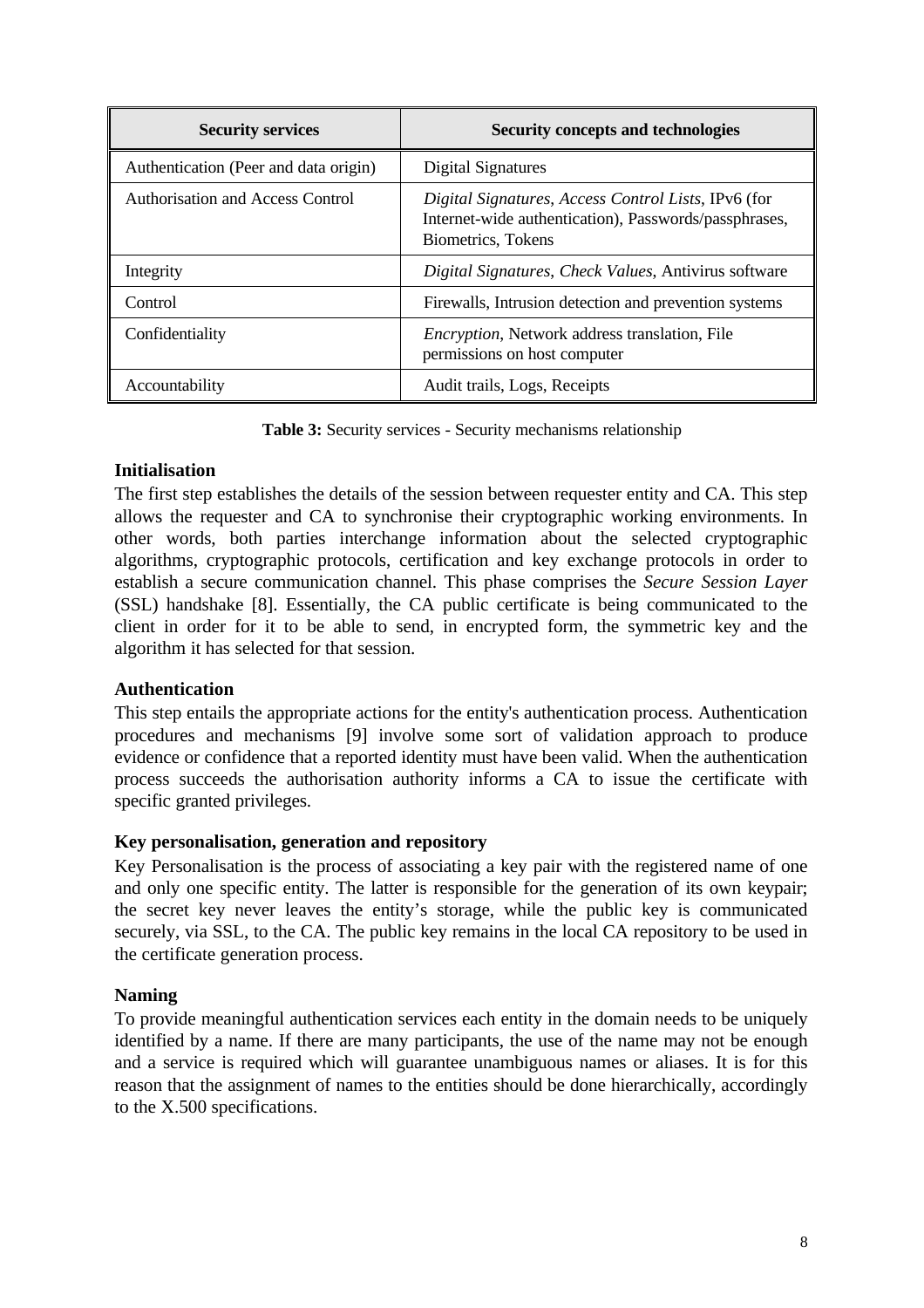#### **Certificates: Structure, generation, distribution, storage, and retrieval**

Certificates are generated by TTPs with the help of a Certificate Management System software. Certificates are signed using the 1024 bit CA's private key. CAs are responsible for sending copies of the certificates they generate to the appropriate directory server and keeping another backup to the local repository. Accordingly, once a CA generates a certificate, it will provide a copy of it to the user with whom it is associated. The certificate is transferred to the user by means of e-mail. Another option is to notify the user that the certificate has been issued and notify him of a specific URL from which he may download and install his certificate.

It is useful for the CAs to perform management functions on these certificates it generates. In order to provide these services (e.g. notifying a user when a certificate is about to expire or revoking certificates) the CA will use the local repository in order to store and retrieve the certificates it generates. Expired or revoked certificates should be removed from the Directory.

## **Auditing**

To provide additional assurance of the trusted nature of CAs and to provide information to agency personnel conducting internal audits, the actions of each CA should be audited. Audit records and audit trails are generated for events such as user registration, certificate request and receipt, compromised key reports, etc.

#### **Certificate directory management**

Directory services are offered by TTPs mainly according to the CCITT X.500-X.521 recommendations [10]. Both physical persons and application entities, including CAs, are mapped to Directory objects. In these objects, certificates are stored together with naming, addressing and other object-specific information.

Although the developed trust model is designed according to the hierarchical trust model, the overall Directory set-up is still an open issue, since it depends heavily on organisational factors that vary across different organisations and countries. From a management point of view, the Directory consists of several certified *Directory System Agent* (DSA) application entities. Each DSA is responsible for the local subtrees of the *Directory Information Tree* (DIT). For both safety and efficiency reasons, it is possible to replicate subtrees across DSAs. The objects contained in each subtree are maintained by authorised managing personnel. The DIT subtrees are updated with certificate information by the TTP CMS software, whenever the latter creates, updates or revokes certificates.

End entities consult the Directory in order to verify names, obtain certificate information, verify authentication information presented by other end-entities, and check for possible revocation of certificates. This communication is done using the *Lightweight Directory Access Protocol* (LDAP) [10] over SSL. For this purpose, the DSAs are themselves certified by a CA, so that they can offer SSL connections.

#### **CRLs: Structure, generation and maintenance, distribution, storage, and retrieval**

*Certificate Revocation Lists* (CRL) include information, such as the CRL issuer's identifier, the serial numbers of the revoked certificates and the date each certificate was revoked. The CRL is signed by the issuer using its private key. CAs generate CRLs that denote which certificates are no longer valid due to compromise or to employee severance. Each CA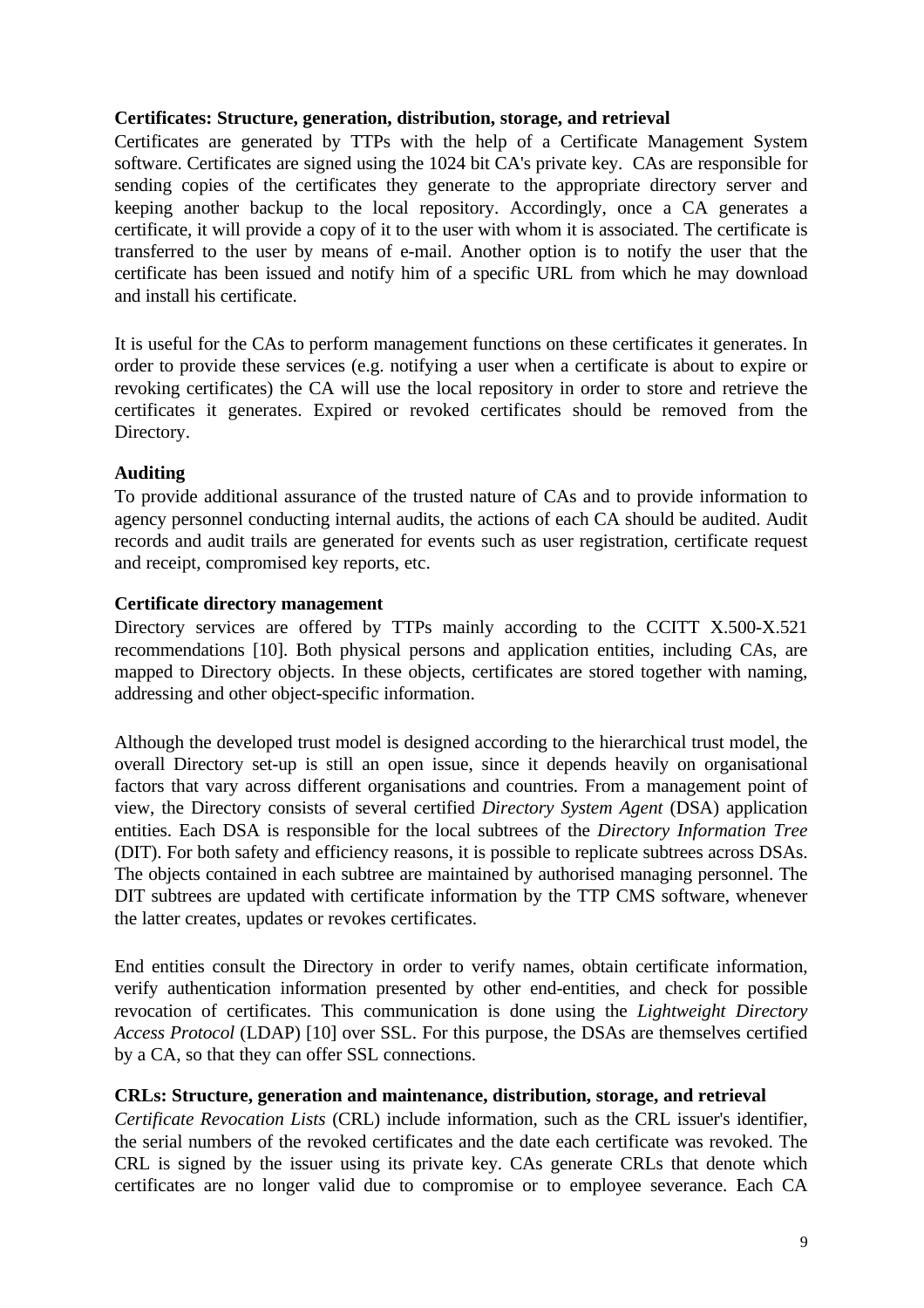generates CRLs for the certificates that it has generated. The CA ensures that the information within the CRL is as current as possible. Therefore the CA updates its CRLs periodically in order to incorporate new information.

# **Integrity of the root public and private keys**

Special procedures are guaranteeing the integrity of the public keys at the top of the trust hierarchy since the trust and integrity of the whole certification process hinges on these public keys. SSL is used to guarantee the integrity of communication when entities look up the root key. Backups of the Root Public Keys, signed with the private keys of the root Administrators, should be handed out to a number of officials.

# **Date and time stamping services**

In many applications time and date stamps must be affixed to documentation to denote when the documentation was received or sent. Certification information is always time-stamped. If the documentation is generated by and sent via electronic means, the date and time-stamp must also be generated and affixed to the document electronically. According to the relevant requirements, time-stamping does not need to be implemented at this stage of development. Our approach claims that the use of DICOM, which has the capability of offering an elementary time-stamping service, may prevent the replay attacks and non-repudiation and thus TTPs need not provide time-stamping services at this stage.

# **4. IMPLEMENTING THE EUROMED-ETS SOLUTION**

# **4.1 Technical infrastructure**

EUROMED-ETS deals with most of the major threats EUROMED faces by providing confidentiality and integrity services, using measures such as digital signatures and cost/ effective encryption techniques. Telemedical applications over the Web are secured with the establishment of TTP services and *Secure Session Layer* (SSL) [8,12], solution which is characterised by its open architecture and its potential to interoperate with a large number of Web tools.

During the pilot implementation of the approach, TTP services were established in four different sites in Europe, namely in ICCS (Athens-Greece), UHM (Magdeburg-Germany), UoA (Samos-Greece) and UniCAL (Calabria-Italy).

The TTP security scheme used by the our Security Architecture consists of the following components [6]:

- *Directory Services* have been used to manipulate and store the identification and authentication information of all the objects which participate in our scheme (e.g. users, servers, workstations).
- *Certificate Servers* provide the necessary certificates X.509v3 [13] to materialise the TTP security scheme.
- *Secure Web Servers* are used as platforms on which the Web-enabled, medical applications of EUROMED run.

The main component, which is secured by the aforementioned EUROMED-ETS security components is the EUROMED-PC software. This is a low cost implementation realisation of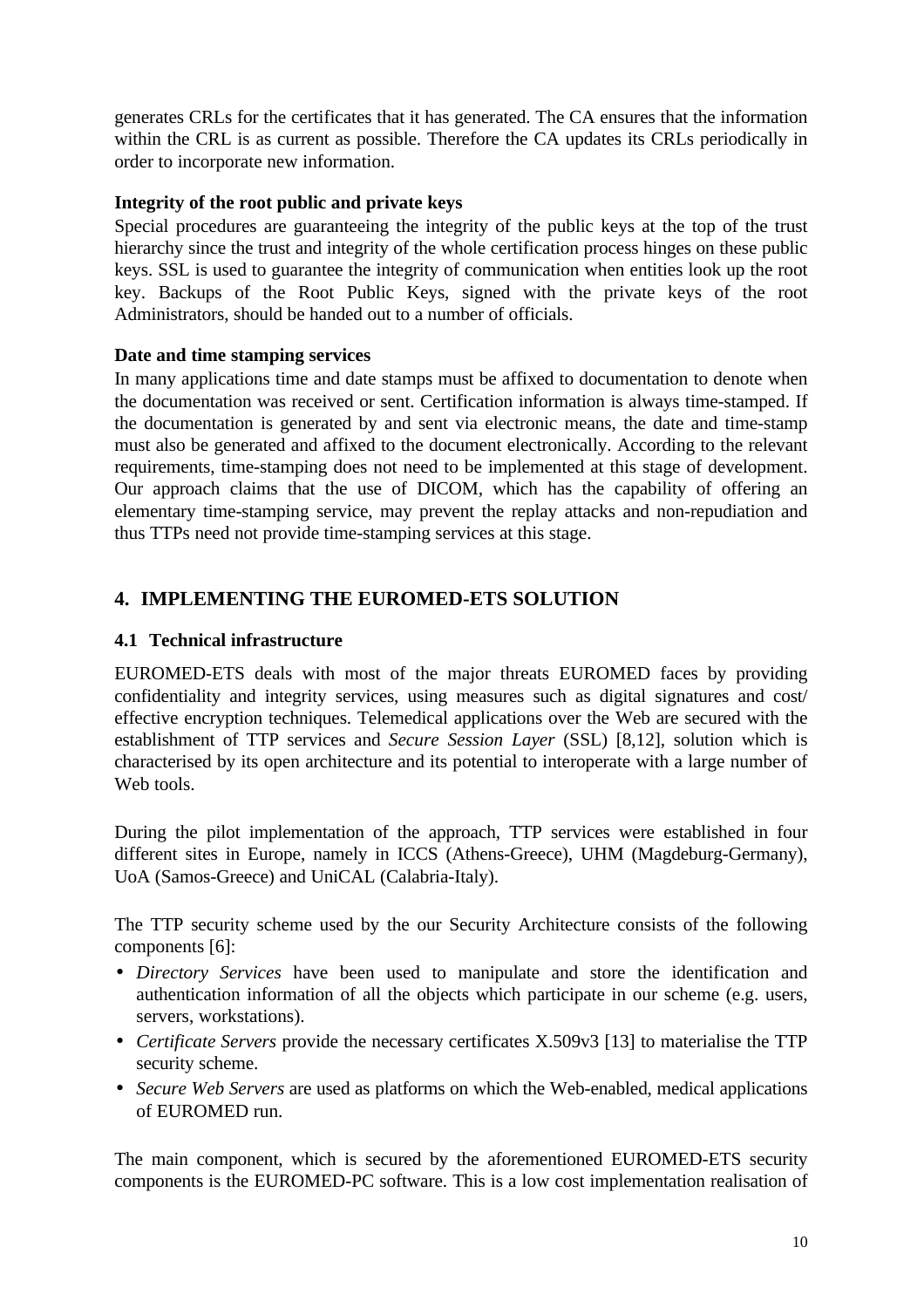EUROMED for personal computers. Its purpose is to provide telemedical services to areas characterised by low infrastructure in computer or communications technology.

The technical characteristics of the hardware used in the pilot phase were selected in order to fulfil essentially any need that we could possibly come up with, in the course of the research and implementation. High-performance Personal Computers and SunSparc workstations and servers located in four distant regions were communicating through the Internet. The TTP Servers were running on Solaris and Windows NT computers while the client machines were operating under the Windows NT and Windows 95/98. Interoperability between the TTP servers and clients running on these machines was tested thoroughly with success.

The software components of the EUROMED-ETS implementation are depicted Figure 1. A report on these components and their role to the EUROMED-ETS TTP implementation is presented in the sequel.



**Figure 1:** TTP infrastructure

#### **EUROMED application**

The EUROMED application, operating on EUROMED-PC, is WebTSN ver.1.0, The medical records kept by this application may be accessed either locally through a Windows application, or remotely; the application interoperates with Web Servers, providing thus an HTML interface accessible to any user who possesses a valid certificate and proper access rights. The database used by the application itself to keep the medical records at a local level is *Local Interbase*.

#### **Web server**

Netscape Enterprise v3.0 was chosen as our Web Server. The selection was made between numerous Web Servers. Enterprise v3.0 was the only one, at the implementation time, that offered both advanced Web capabilities and the SSLv3 encryption scheme. Moreover, its functions and especially the administration menus and operations are tightly integrated with those of the other Servers we have chosen to use in the pilot. Besides that, it provides LDAP integration, so that the users and access rights can be stored directly to an LDAP Directory. This protocol is specifically targeted at management and browser applications that provide simple read/write interactive access to the X.500 Directory while not incurring the resource requirements of the *Directory Access Protocol* (DAP).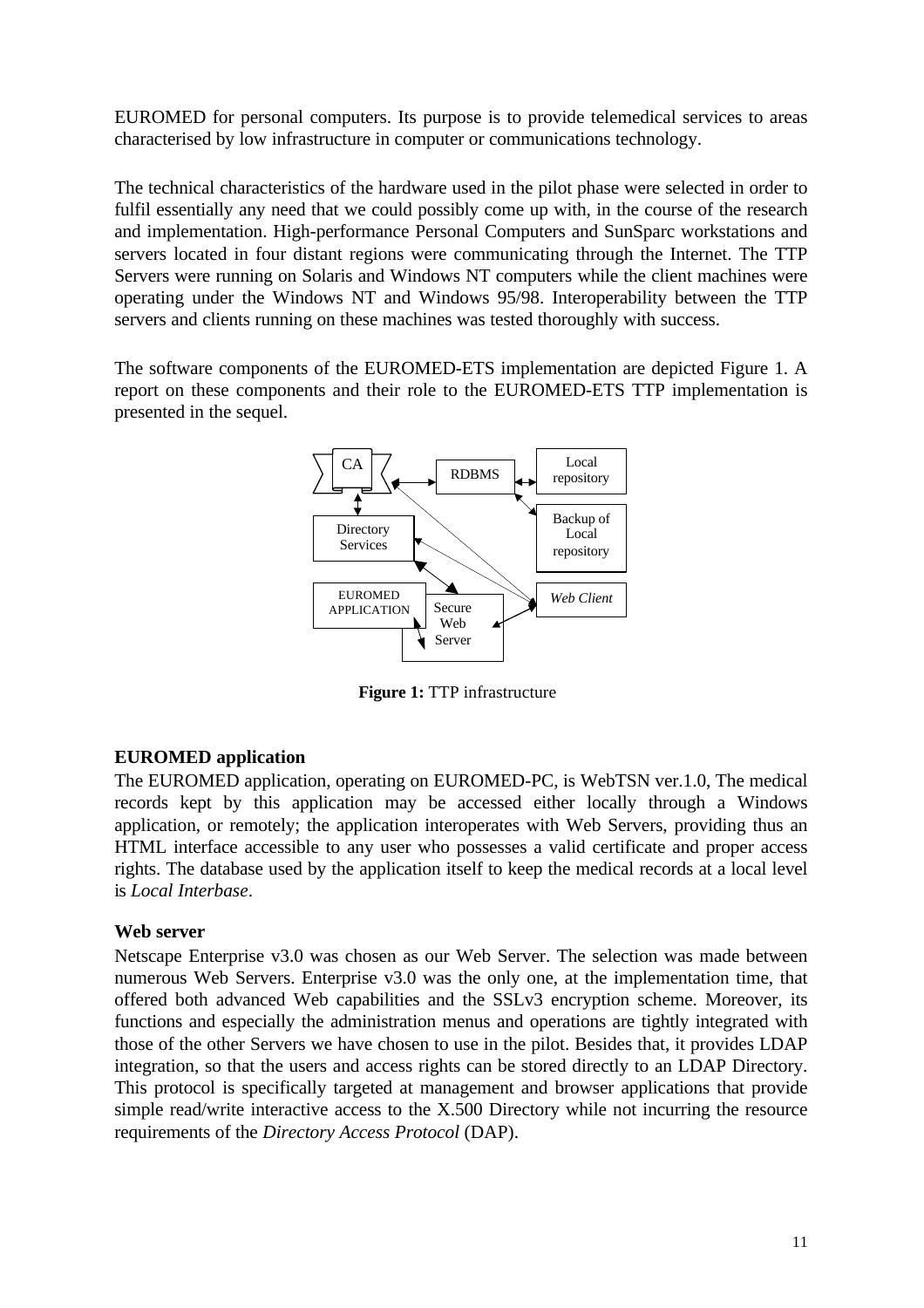#### **Certificate server**

Similarly, Netscape's Certificate Server v1.01 was chosen as a CA for the pilot. It can issue certificates for SSL-based authentication, S/MIME and object signing. It supports all the standards that were included in our CA requirements (e.g. X.509v3, SSLv3, PKCS and LDAP). It provides full LDAP integration, that is the certificates and other user data may be published directly to an LDAP Directory. Moreover, the Web-based certificate management enables a certificate issuer or a CA administrator to execute jobs remotely. The local database used by the Certificate Server in order to store the issued certificates was Informix OnLine 7.2, a cut-down version included in the Netscape Certificate Server package.

#### **Directory server**

The Directory Server used was Netscape's Directory Server v1.02. It supports LDAPv2 [11,14]. In addition, it supports referrals, as they have been introduced to the LDAP protocol [15]. Furthermore, it allows administrators to extend the directory schema to keep track of new information. Finally, it keeps error, access and change logs with varying administratorcontrollable levels of detail.

#### **Web client**

Netscape Navigator and the Netscape Communicator were used as clients. It should be mentioned that only the latter is equipped with an integrated LDAP search tool which can be used separately from the browser. Navigator has no such tool, but one may use the Web Directory Gateway available by Netscape Directory Services 1.02 in order to query the Directory.

#### **Management and testing tools**

Other tools used were: a) LDAP tools by Netscape (command line and Communicator incorporated versions), b) SSLeay [5,16] (it was used to check interoperation between Netscape products and other pertinent implementations), c) Network sniffing tools (sniffit, tcpdump operating under the Unix OS), d) CGI scripts, e) Web authoring tools (Netscape Communicator v4.0), f) Network Operation Centre (NOC) tools as well as various public domain tools available for the Unix OS.

## **4.2 Organisational set-up of TTP sites**

## **TTP sites and organisational roles**

During the pilot implementation, services were established, as described above, in ICCS (Athens-Greece), UHM (Magdeburg-Germany), UoA (Samos-Greece) and UniCAL (Calabria-Italy). The specific organisational setup of the pilot was designed and applied in order to balance the workload between the pilot team members and therefore take advantage of the knowledge and experience in similar projects of that team to the maximum degree.

The roles assumed by the pilot team were [6]: a) Professionals, b) Certificate Authority operators and administrators, c) Directory Server administrators, d) Secure Web server administrator, e) EUROMED site operators, f) Testers, g) Documentors and h) the Help Desk support team.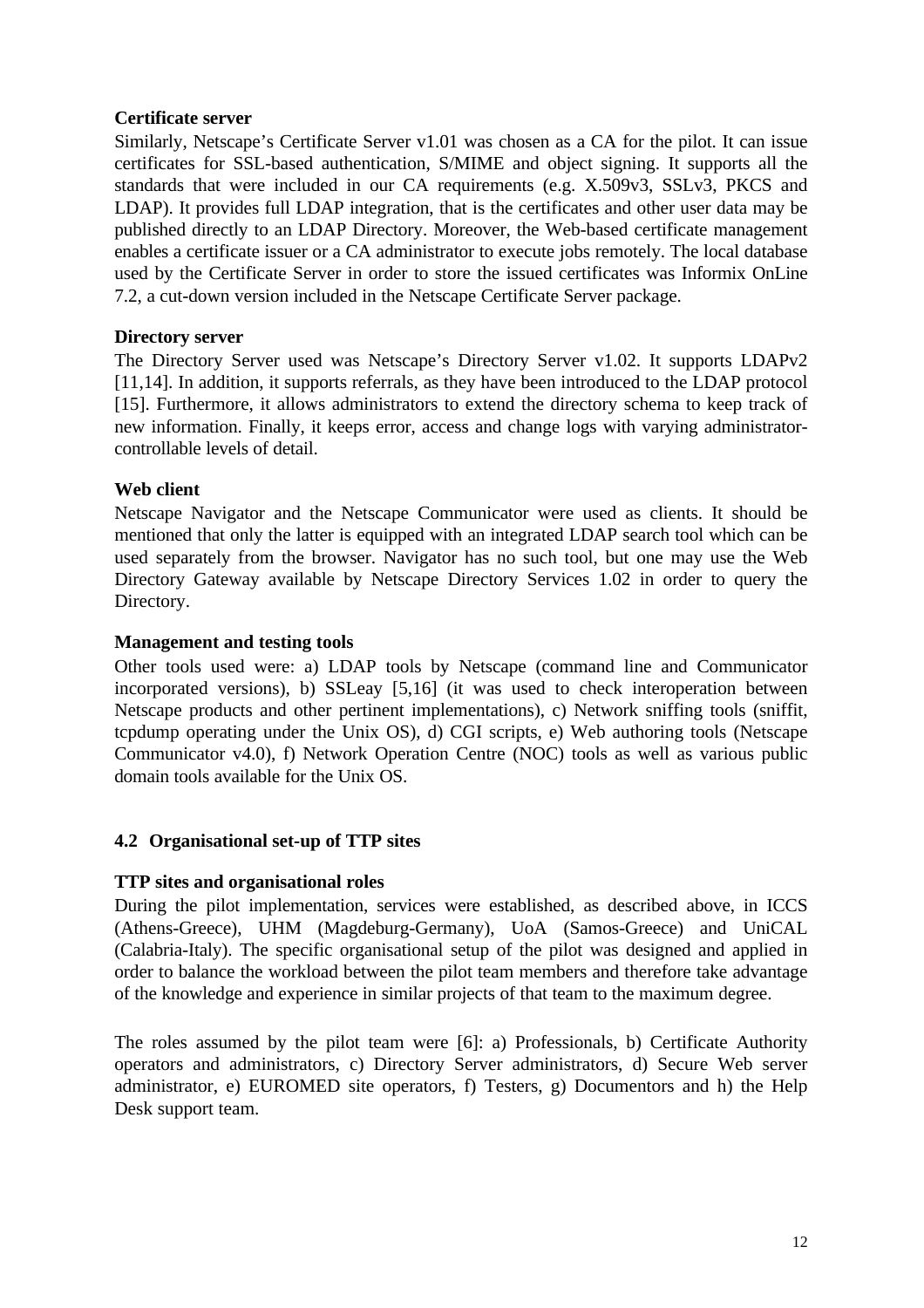#### **Certification scheme**

In the hierarchical certification scheme selected at the pilot phase, ICCS was the root Certificate Authority. UoA was the first level subordinate Certificate Authority. All other partners were requesting and receiving certificates (either CA or server/personal certificates) from the UoA CA.

Directory Services were setup by UoA and ICCS, hosting identification and authentication information for the entities belonging to the UoA and ICCS domains. These Directory Servers received SSL key certificates from the reciprocal Certificate Authorities. Secure Web Servers were setup by all pilot partners. The SSL key certificates that were installed in those Web Servers were issued by the reciprocal Certificate Authorities. Finally, client certificates were issued for every pilot team member by their local Certificate Authorities.

The RSA keys used in the aforementioned certificates had a length of 512 bits (US export version). These should be changed often enough to protect the confidentiality of the SSL sessions. The RSA keys used from the CA for signing keys and issuing the respective certificates had a length of 1024 bits.

#### **Directory setup**

The role of a Directory in a TTP security scheme is to serve as a repository for identification and authentication information. This information is used automatically by the Secure Web Servers to identify potential users and grant or deny to them certain rights. One can divide the Directory structures into referral and replication-based. In referral-based structures, the Directory branches contain only the local entries. If a query for an external entity is made, then the local Directory refers that query to the corresponding directory branch. Another Directory structure is based on replication, that is all Directory branches contain the same entries; they achieve that by replicating the entries of the "main" Directory. The latter is the only directory which can be modified at any time; all the others just replicate the modified entries of it. However, all directory branches can be used to serve queries of any kind, for any entity, since each one of them contains the whole Directory. Due to the vast amount of information that will be contained in a real-world Directory, replication would not be feasible, so referrals were preferred.

#### **Personnel and training of TTP members**

Every member's pilot team consisted of a small group of persons, each charged with different responsibilities. The task categories were: a) System Administration, b) Server Installation and Administration, c) Audit Control, d) Pilot Management, e) Pilot Documentation, and f) Pilot Testing. Each candidate member, before joining the unit, was given a weekly, full time, training course by the co-ordinator. This course contained information on cryptographic algorithms, protocols, software and management issues.

## **4.3 Legal issues concerning TTPs**

The TTPs implemented were to be used for communicating personal health data via the Web. This data is protected by the requirements of the European Convention on Human Rights [17], and the recommendations on the Protection of Medical and Genetic Data [18]. With respect to them, the TTPs must meet the requirements of the European Union Data Protection Directive.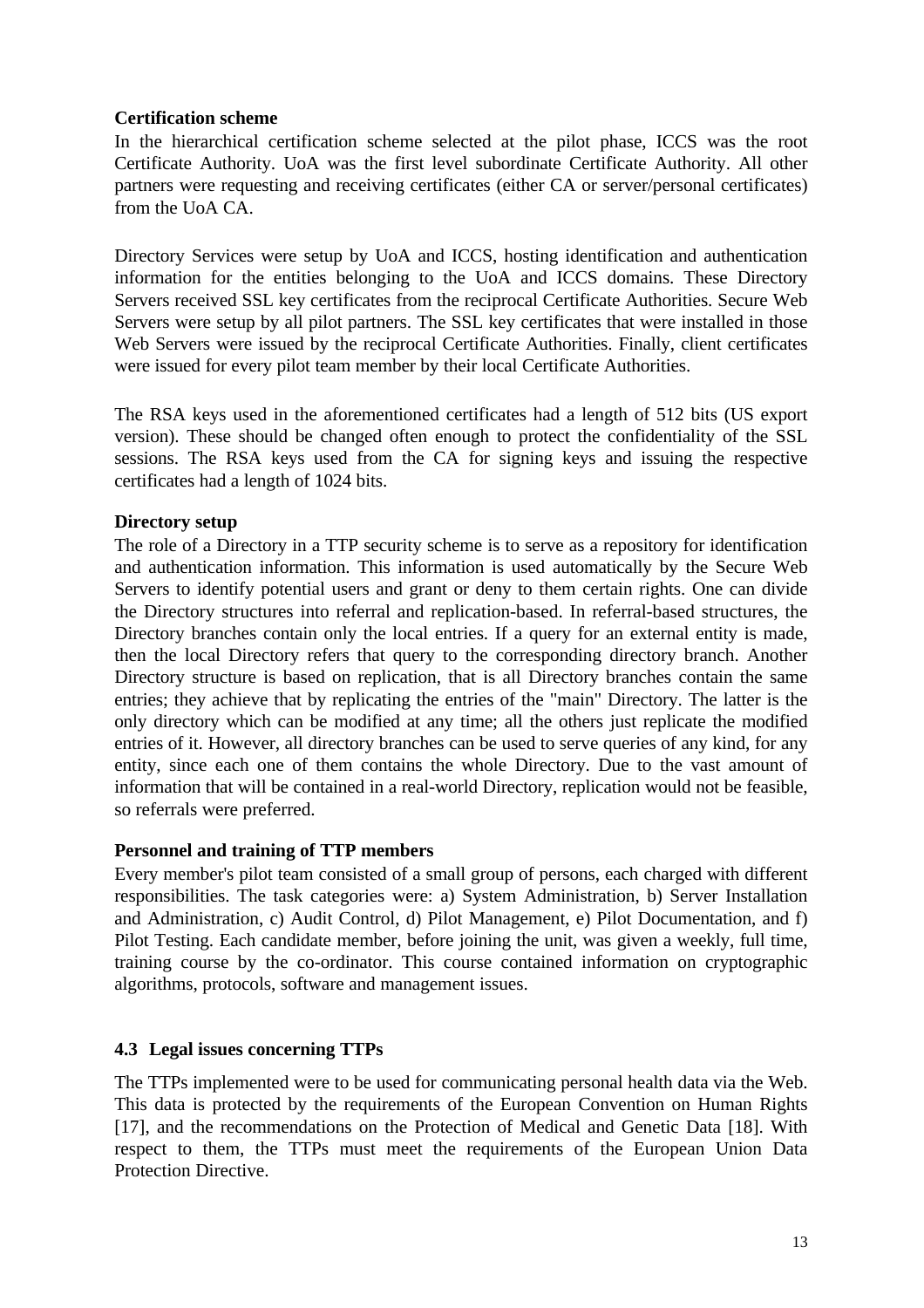The safest professional and customer-friendly approach to a medical TTP would appear to be one that provides no access to keys which are used for encryption for confidentiality, while the safest political and technical approach would be to build in such facilities and rely on legal and organisational safeguards to control their use.

The legal recognition of digital signature is still under evolution. According to COM(97)503 [19] "*... In order to achieve as wide as possible acceptance of digital signatures Member States should co-ordinate activities to ensure legal recognition of digital signatures at the latest by the year 2000. The Commission will evaluate the necessity to provide for the legal recognition of digital signatures at Community level by harmonising different national regulation*". Until the harmonisation stage is reached, separate agreements may be needed in order to secure the legal framework for using digital signatures.

#### **4.4 Session example**

In order to illustrate the operation of EUROMED-ETS, the following paragraphs contain a session example. Assume that a Physician *P*, using a Client machine *C*, wants to connect to Server *S* of Hospital *H*, to obtain the patient record of the hospital Guest *G*. A TTP provides the Certification Authority *CA* and Directory *D* services. If *P* is not a registered user in the TTP scheme he must register and obtain a certificate from a *CA*. These steps will allow him to be authenticated by the Server *S*, grant him the rights he may have as a Physician and communicate securely with *S*. *S* must be certified by one of the *CA*s too.

It should be noted that once the users obtain the necessary authentication credentials (X.509 v3 certificates), the security layer becomes totally transparent to them. They do not need to implicate into any of the security procedures that take place any time they access locally or remotely the medical data. Figure 2 depicts the communication channels mentioned in the session example.



**Figure 2**: Session example

The technical details of the registration and certification process for *P* at the pilot are as follows:

[1] *P* will point his browser to the *CA* and apply for a certificate (if it the first time *C* is contacting a *CA* to request a certificate, *P* will be prompted by his browser to create his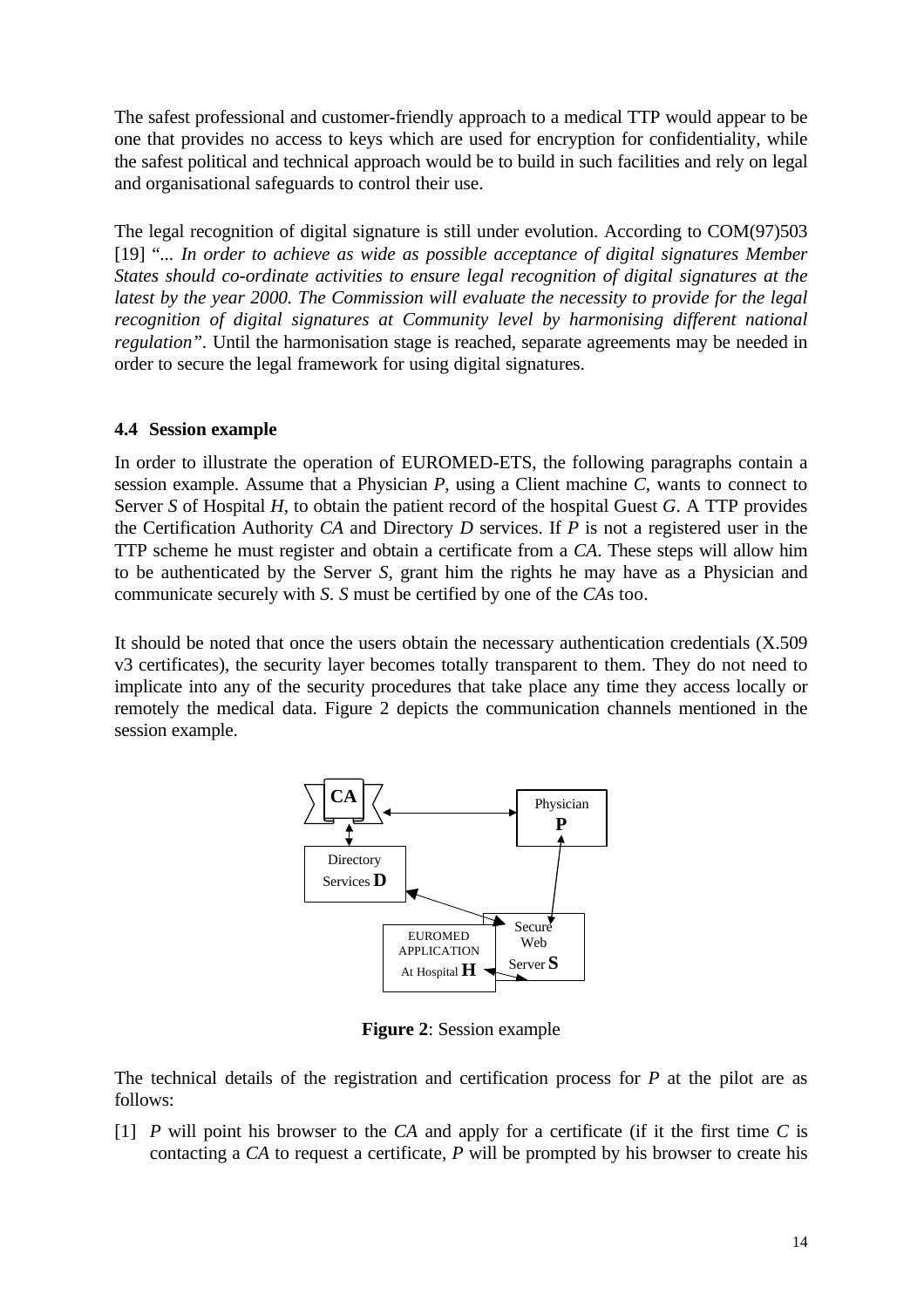RSA keypair). *P* will be instructed by the *CA* to provide certain identification information.

- [2] The *CA* administrators will forward his request to the *D* administrators; they will verify the identification information *P* has provided the *CA* with.
- [3] *P* will be asked by the *D* administrator to provide any needed additional information to prove his identity according to the *CA* policy.
- [4] If his identity is confirmed, an entry for him will be created in the Directory and the *CA* administrators will be notified.
- [5] The *CA* administrators will issue his certificate and notify *P* to download his certificate from a specific URL.
- [6] *P* must download and install automatically the certificate in his browser

*P* is now ready to commence secure, authenticated communication sessions with Server *S* of Hospital *H* and any other server that performs lookups in the Directory *D* in order to authenticate the users that request access. It should be mentioned that if *S* does not possess a certificate, the system administrators of Hospital *H* must follow the same procedure to register and obtain a certificate for *S*. Assume that *P* attempts access to *S*, in order to obtain the patient record of *G*. The procedure is the following:

- [1] *P* points his browser in client machine *C*, to *S*.
- [2] *SSL handshake* occurs and secure communication commences between the two parties as soon as *P* enters his secret key password in order to unlock it. The communication is encrypted, using two RC4 keys (the length of the keys has to be decided upon in order to provide strong authentication and to comply with the existing legal and regulatory requirements). One key is used for the encryption of data sent by the Web server and the decryption of data received by the client and the other is used for the encryption of data sent by the client and received by the Web server. The seed for the generation of both keys is randomly generated by the client during the SSL handshake and is securely communicated to the server, using his public RSA key (512 bits).
- [3] *S* performs a secure lookup in the *CA Directory*. If *P* is a registered physician and his certificate has not been revoked he will be in the Physicians group, with a valid certificate. The *CA Directory* performs a search and if the requested data do not exist locally, refers the request to the appropriate Directory branch. When that is reached group membership, certificate and other identification data of *P* are returned to *S*.
- [4] *S* compares the certificate presented to him by *C* and the certificate contained for *P* in the *CA Directory*. If they match, authentication was successful.
- [5] *S* uses the identification data received from the *CA Directory* to perform a lookup in the local Access Control List. According to the local *ACL*, all physicians have the right to obtain patient records, so *S* grants the right to *C* to access the patient record of *G*.
- [6] The patient record of *G* is presented to *P*.

The above procedure is completely transparent to *P*. He only knows that he has directed his browser to *S* and requested for the patient record of *G*, which he has finally taken.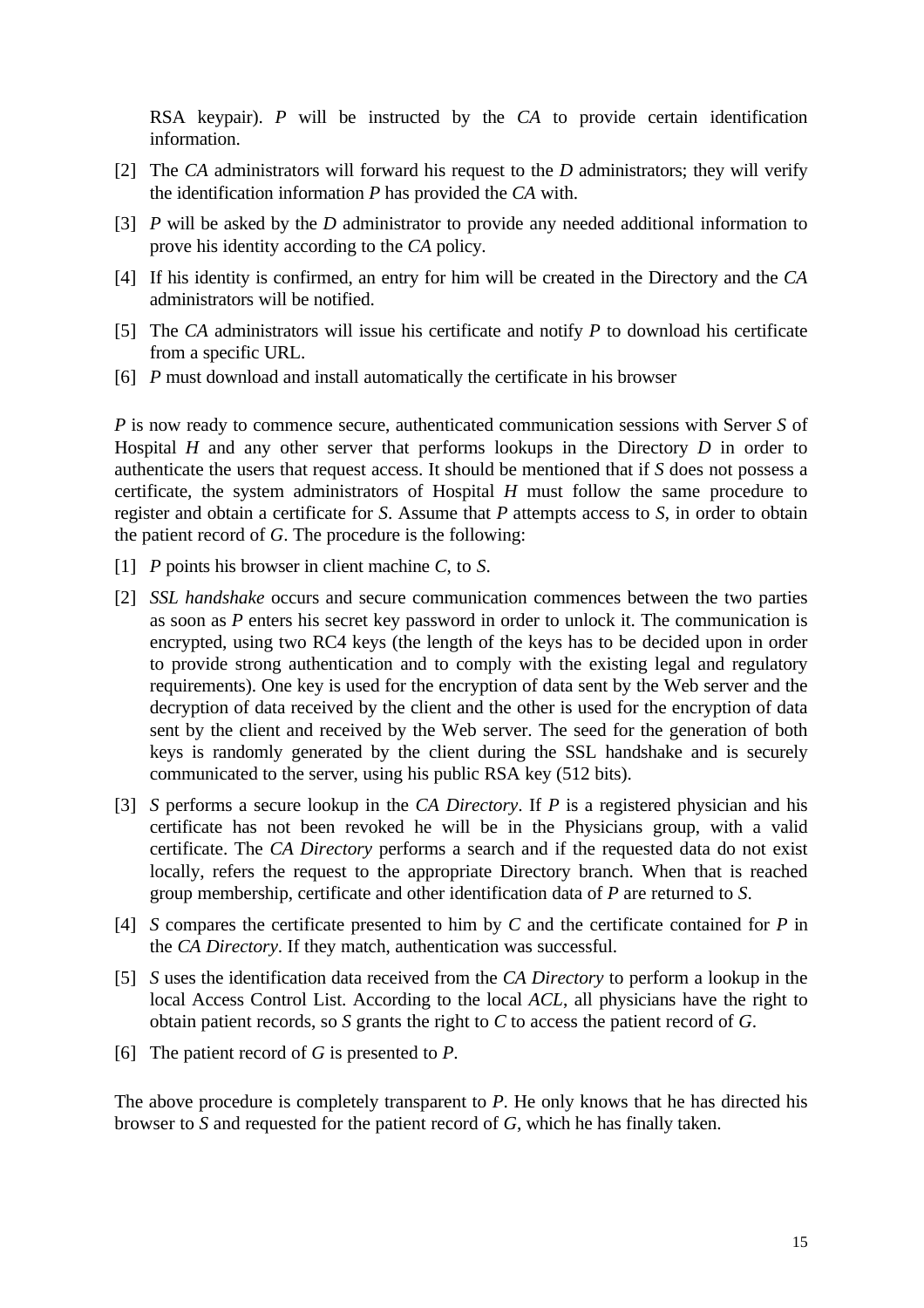# **5. CONCLUDING REMARKS AND FUTURE WORK**

The successful completion of the pilot operation made us aware of a number of problems that should have to be addressed before globally deploying Web-based telemedical applications. The resilience of the Internet leaves currently a lot to be desired. The sensitive nature of medical data and the circumstances under which it will be demanded require a network that can provide guarantees of service level and quality.

Although we implemented an ad-hoc security policy for handling medical data, any real-world wide-scale telemedical application deployment will need an international framework specifying the access rights of all health-care participants to patient data. Given the sensitive nature of the patient data and the widely differing national policies and participant interests and culture, we believe that this problem will need decisive action by governments [19] and the healthcare community in order to be satisfactorily resolved.

During the implementation phase it was discovered that many "Web-development" tools were in fact delivering Java-based applications that used out-of-band socket-based communication mechanisms, thus effectively side-stepping the HTTP-HTML protocols we were attempting to secure. Developers need to take extra care when securing Web-based applications until Internet security is addressed at the transport layer.

The controversial export restrictions, currently affecting the key length supported by many US products, are another well-publicised problem area. In our opinion it will not be too long before mature full encryption strength products are successfully marketed by companies not affected by the US export restrictions. Until that time however, the security of Web-based applications outside the US may be considered questionable and, in any case, context dependent.

A final point, that needs further attention, concerns the scalability of our approach. Due to the novelty of the proposed infrastructure, a wider-scale pilot is needed in order to examine and verify the architecture's behaviour under a larger number of servers and clients.

Nevertheless, the problems outlined above are mainly implementation dependent that are expected to be addressed as the technologies, the market, and the medical security frameworks mature. They are not meant to underrate the main finding of our research work, which is that secure telemedical applications can be deployed over the Web, based on a trusted third party architecture and using open interoperating technologies.

# **References**

- [1] Gritzalis S., Spinellis D., "Addressing Threats and Security Issues in WWW Technology", in *Proc. of the 3rd IFIP International Conference on Communications and Multimedia Security,* pp. 33-46, Chapman & Hall, September 1997*.*
- [2] Meyer K., Schaeffer S., Baker D., "Addressing Threats in WWW Technology", in *Proc. of the 11th IEEE Computer Security Applications Conference*, pp. 123-132, December 1996.